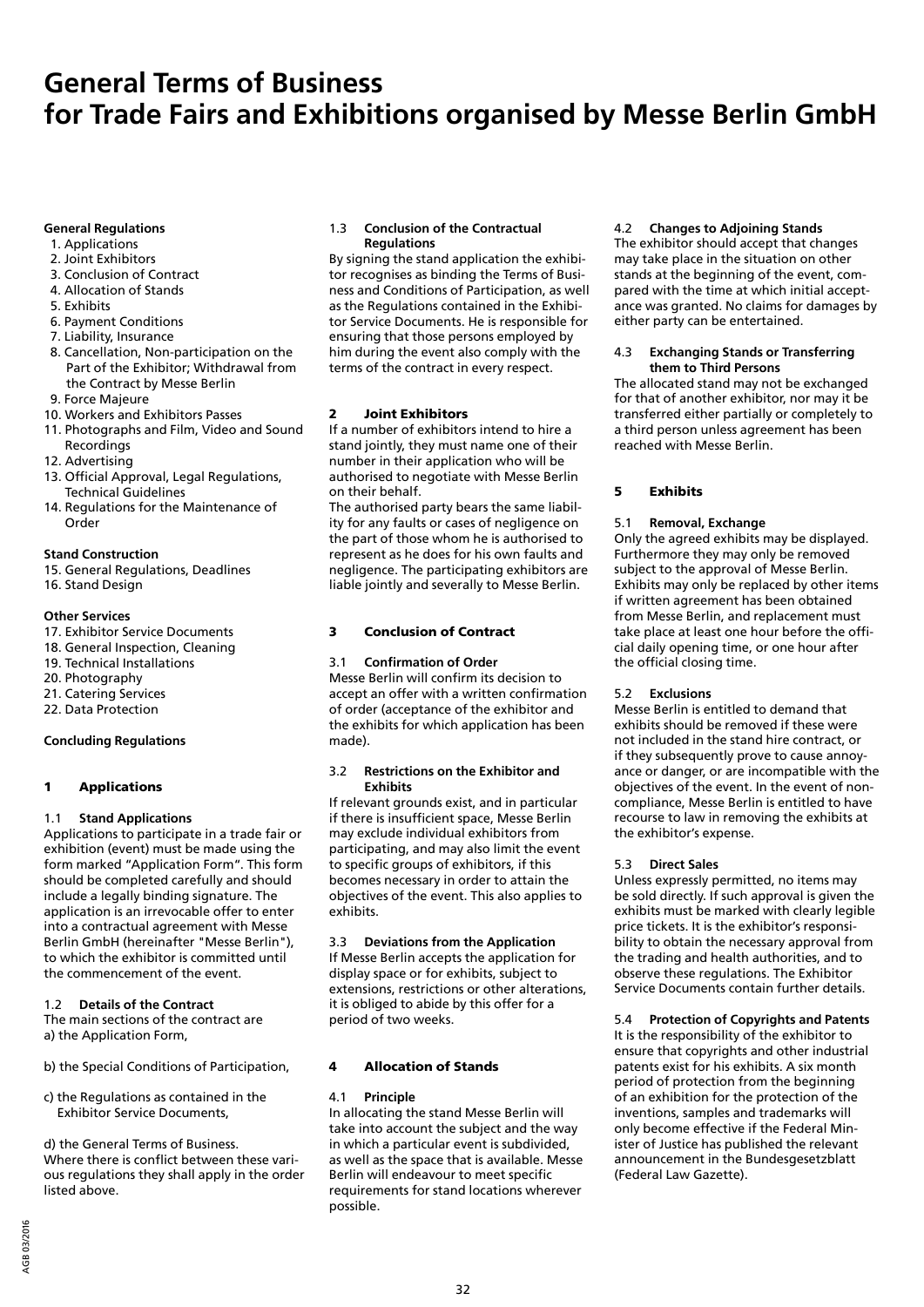# 6 Payment Conditions

6.1 **Date when Payment becomes Due** The stand rental, as per Confirmation of Order, is to be paid onto one of the accounts listed on the invoice. These payments must be made within the time period stated in the specific trade fair conditions of participation and be annotated with the invoice and customer number. The amounts are due for payment at the time the invoice is issued. A final invoice will be sent after the event.

#### 6.2 **Transfer of Claims, Offsetting Claims**

Claims against Messe Berlin are not transferable. Claims may only be offset in the case of uncontested counter-claims or counterclaims which have been ruled valid.

#### 6.3 **Objections**

Objections to invoices will only be considered if submitted to Messe Berlin in writing within 14 days following issue of the invoice.

### 6.4 **Hirer's Rights of Lien**

In order to secure any claims it may have, Messe Berlin shall be entitled to exercise its rights of lien as hirer, and to sell the items thus withheld as it wishes, following notification in writing. Messe Berlin is only liable for any damage to the items held in lien if such damage was caused maliciously or by gross negligence.

# 7 Liability, Insurance

7.1 Messe Berlin assumes full liability for all damages resulting from intention or gross negligence on the part of Messe Berlin, its legal representatives or managing staff.

7.2 Messe Berlin is fundamentally liable for damages caused due to gross negligence on the part of assistants employed by Messe Berlin. This liability is limited to damages that are generally associated with this type of contract.

7.3 Messe Berlin is fundamentally liable for every breach of contract with regard to major contractual obligations. Major contractual obligations are defined as those that are vital to achieving the objectives of the contract (cardinal obligations). For breaches of cardinal obligations, provided they do not fall under Section 7.1, liability is limited to damages that are generally associated with this type of contract.

7.4 The limits of liability according to Paragraphs 1 through 3 do not apply to liability for insufficient warranted quality, liability according to German product liability laws, and liability for loss of life, limb, or health.

7.5 Messe Berlin is not liable for preexisting deficiencies associated with rented space and equipment (guarantee liability), regardless of fault.

7.6 The exhibitor is liable in accordance with legal regulations. It is recommended that exhibitors carry sufficient insurance. For further details, see the Exhibitor Service **Documents** 

#### 8 Cancellation, Non-participation on the Part of the Exhibitor; Withdrawal from the Contract by Messe Berlin

#### 8.1 **Cancellation, Non-participation on the Part of the Exhibitor**

The full stand rental charge shall still be payable if the exhibitor cancels or fails to take part in the event without notification of cancellation. If the exhibitor cancels and another lessee can be found for the stand, Messe Berlin retains the right to demand 25% of the invoiced stand rental charge from the original lessee to cover costs. The full stand rental must be paid when Messe Berlin rents the agreed upon stand space, although the overall area is reduced as a result of the cancellation/non-participation.

The lessee retains the right to submit evidence to prove that no such costs were incurred by Messe Berlin, or that they were lower than stated. The right to assert additional claims remains unaffected.

#### 8.2 **Withdrawal by Messe Berlin** Messe Berlin is entitled to withdraw under

the following circumstances:

- a) if the rental charge is not received in full at the latest by the date stated in the invoice for participation costs and if the exhibitor does not pay before the expiry of any extension period that may be granted;
- b) if the stand is not occupied in time, i.e. if it is not obviously occupied within 24 hours before the official opening;
- c) if the exhibitor infringes domiciliary rights, and does not refrain from such actions even after being advised to do so;
- d) if the registered exhibitor, as a private or corporate entity, no longer conforms to the requirements for granting acceptance, or if Messe Berlin subsequently becomes aware of any reasons which, they had been known before, would have excluded that person from participation. This applies in particular when bankrupt-

cy or insolvency proceedings have been instituted, or if the exhibitor becomes insolvent. In such circumstances exhibitors are required to inform Messe Berlin immediately.

In that cases, referred to above, Messe Berlin is entitled to claim damages. No. 8.1 may be applied accordingly.

### 9 Force Majeure

# 9.1 **Cancellation of the Event**

If Messe Berlin is prevented from holding the event for reasons outside its own control or that of the exhibitor, all claims to the stand rental become void. However, Messe Berlin may still invoice the exhibitor for work carried out in the latter's instructions, to cover any expenses already incurred, if the exhibitor is unable to furnish evidence that the results of this work are of no interest to him.

# 9.2 **Rescheduling of the Event**

If Messe Berlin is in a position to hold the event at a later date it must notify exhibitors immediately. Exhibitors are entitled to cancel their participation in the event if it is rescheduled, provided such cancellation is given within one week following receipt of this notification. In such cases claims for payment of stand rental no longer apply.

#### 9.3 **For Events that have Already Commenced**

If Messe Berlin is obliged to shorten or cancel an event that has already begun, as a result of force majeure, exhibitors are not entitled to assert claims for repayment or for exemption form the stand rental charge.

# 10 Workers and Exhibitors Passes

# 10.1 **Workers' Passes**

Exhibitors will be supplied free of charge with passes for themselves and for any auxiliary staff employed during construction and dismantling. These will only be valid during construction and dismantling periods, and do not entitle the holders to enter the Exhibition Grounds during the event itself.

#### 10.2 **Exhibitors' Passes**

Exhibitors will receive a limited number of special passes valid for the duration of the exhibition or fair, for use by themselves and their employees, and entitling them to admission free of charge. Additional details can be found in the conditions of participation.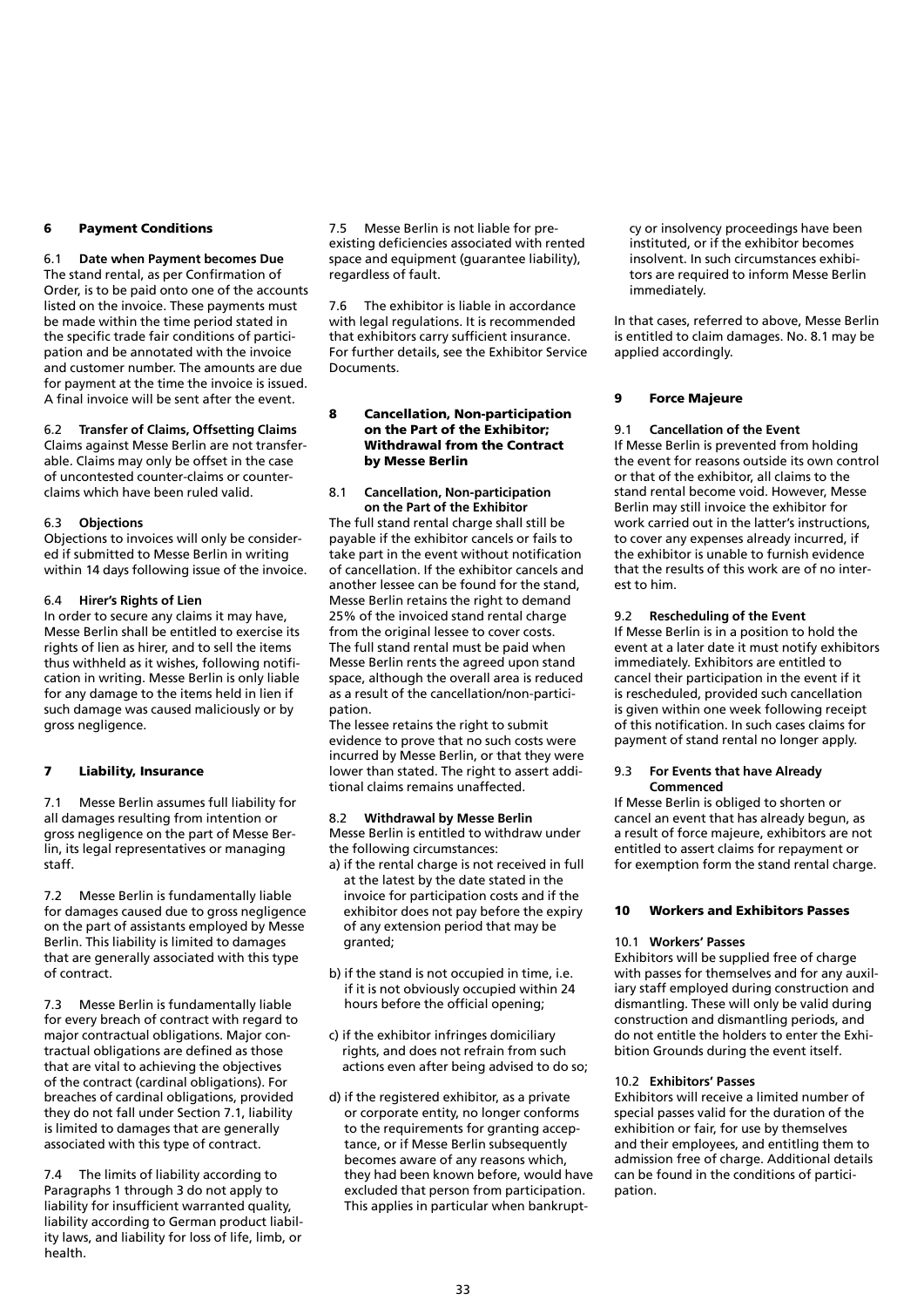### 10.3 **Regulations Applying to Both Types of Passes**

Passes are issued in the holder's name, or must be filled in correctly by the holder. They are not transferable and are only valid in conjunction with an official ID document. In cases of misuse the passes will be withdrawn without compensation. In the case of joint participation by a number of exhibitors, only the authorised exhibitor will receive the required passes. Additional passes are available, for which a charge will be made.

#### 11 Photographs and Film, Video and Sound Recordings

Messe Berlin is entitled to take photographs, make drawings, or to make films or video recordings of events taking place at the fair, of structures and stands, or of exhibits, and to use these for advertising purposes or for publication in the media. No objections for whatever reason by exhibitors will be entertained. This also applies to photographs or recordings made directly by the press or television with the approval of Messe Berlin.

# 12 Advertising

# 12.1 **Scope**

Advertising of all kinds is permitted but only within the stand hired by the exhibitor, on behalf of the exhibitor's own company, and only for exhibits manufactured or distributed by the exhibiting firm.

# 12.2 **Approval**

Advertising by means of loudspeakers, the display of slides or films, or the inclusion of performances or shows require the written approval of Messe Berlin. Written approval must also be obtained for the use of other equipment and installations intended to enhance the impact of advertising either optically or acoustically. Advertising of a political nature is strictly prohibited.

#### 13 Official Approval, Legal Regulations, Technical Guidelines

In all cases it is the responsibility of the exhibitor to obtain official approval. Exhibitors are responsible for ensuring the compliance with GEMA (performing rights) regulations, as well as with regulations pertaining to trading and industrial law, police regulations, health regulations and other legal requirements. This also applies in particular to the "Law on technical equipment" (Gerätesicherheitsgesetz). Moreover, exhibitors must observe the "Technical Guidelines" as specified in the Exhibitor Service Documents, in particular with regard to the regulations contained therein relating to stand construction and design, and the extensive safety regulations also specified in this folder.

# 14 Regulations for the Maintenance of Order

## 14.1 **Domiciliary Rights**

During the event exhibitors are subject to the domiciliary rights of Messe Berlin, which apply throughout the exhibition grounds. Exhibitors must comply with instructions given by employees of Messe Berlin, who will prove their identity by means of an appropriate identification document.

#### 14.2 **Parking Spaces**

Efforts will be made to meet exhibitor specific requirements regarding parking on the exhibition grounds. However no automatic rights exist to a parking space.

# 14.3 **Access to the Exhibition Grounds**

Vehicles which do not have the correct authorisation or a document entitling them to park within the exhibition grounds will not be allowed access to the grounds during the event. Regulations pertaining to the delivery of goods and other items are covered by the conditions of participation.

# 14.4 **Leaving the Grounds**

Exhibitors and accompanying persons must leave the halls within one hour following the official closing time each day, and all vehicles must leave the grounds by this time. Any persons wishing to leave the exhibition with packages must furnish proof that they are entitled to do so to the security staff at the exits.

#### 14.5 **Miscellaneous**

No animals are permitted on the exhibition grounds. Water required for use in connection with foodstuffs or for the cleaning of utensils coming into immediate contact with foodstuffs may only be obtained from taps supplying hygienic water. Water for such purposes may not be obtained from toilet facilities.

#### 14.6 **Environmental Protection**

Exhibitors are required to make every effort to protect the environment. In this respect they should also observe the Environmental Guidelines of Messe Berlin which are enclosed with the Exhibitor Service Documents.

#### 15 General Regulations, Deadlines

#### 15.1 **Deadlines**

The construction and dismantling periods will be specified in the Special Conditions of Participation.

## 15.2 **Construction, Services for Exhibitors**

The Exhibitor Service Documents contain a list of services available from MB Capital Services GmbH, a division of Messe Berlin, regarding planning, construction and design of standard and individual stands.

# 15.3 **Dismantling**

a) Clearance Passes A clearance pass must be shown before exhibits can be removed at the end of the exhibition or trade fair. Such passes will only be issued and made available to the stand occupant if the stand rental invoice

# b) Dismantling Period

has been paid in full.

Stands may not be cleared before the end of the event. Dismantling must be completed by the end of the allotted dismantling period. On expiry of this period Messe Berlin is entitled to undertake dismantling, removal of exhibits and their storage at the exhibitor's expense, or to order such arrangements to be made at the exhibitors' expense. Messe Berlin will only be liable for losses or damage to exhibits when such losses or damages are due to deliberate action or gross negligence. Messe Berlin is entitled to imposeliens to cover any expenses thus incurred (No. 6 Item 4).

# 16 Stand Design

# 16.1 **Authorisation Certificate**

Exhibitors with ground-level, single-story stands without roofs are not required to submit plans for approval, providing the stand is in compliance with all other technical guidelines. Any other type of stand, mobile stand, or special constructions require approval. Construction plans (floor plan and front view) must be submitted in duplicate to Messe Berlin for approval. Complete details can be found in the Exhibitor Service Documents.

#### 16.2 **General Appearance**

The exhibition stand must comply with the overall plan for the exhibition. Messe Berlin reserves the right to prohibit construction of unsuitable or inadequately designed stands.